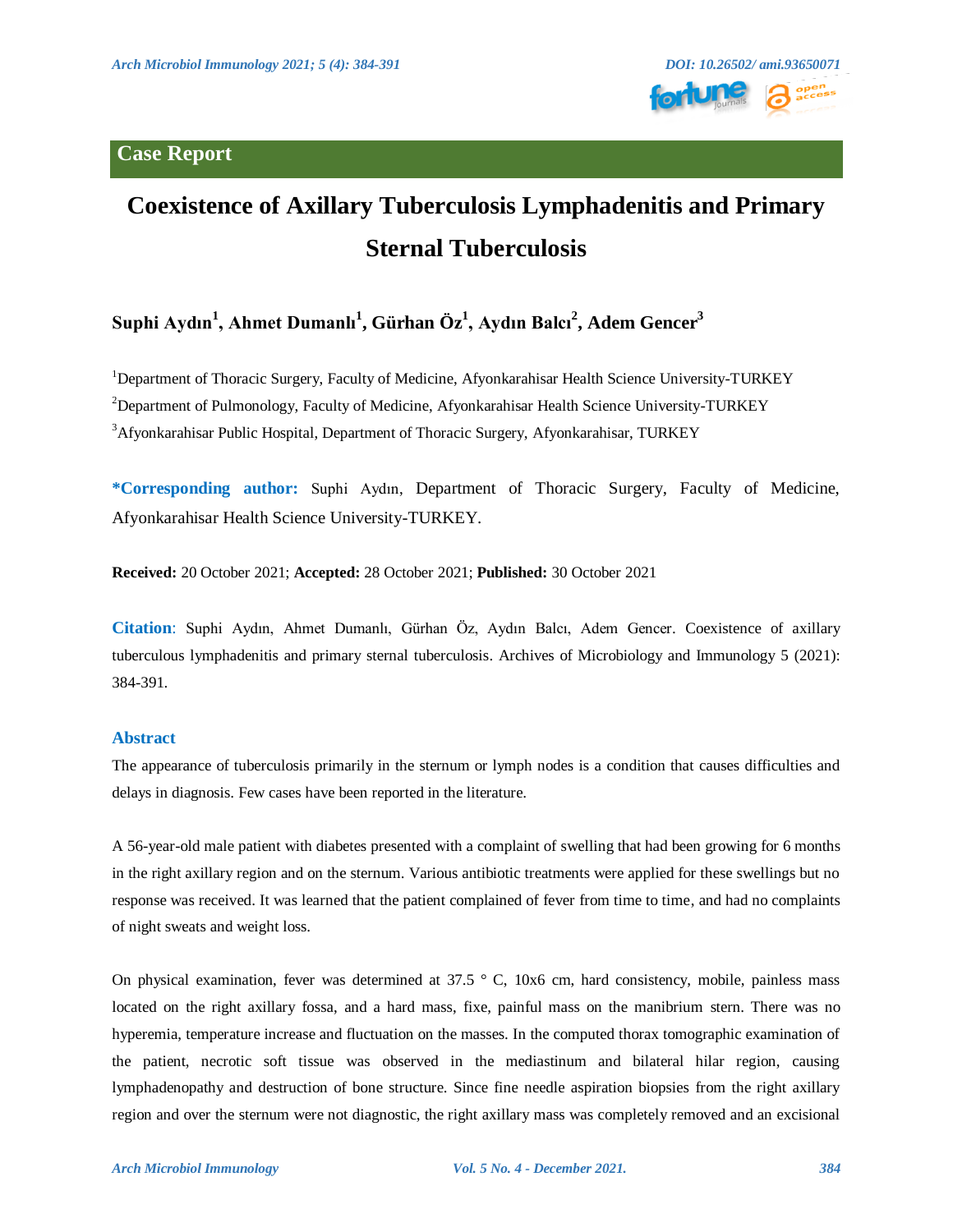biopsy was performed on the sternum. It was compatible with tuberculosis as a result of histopathological examinations of the pieces sent.

**Conclusion:** Extrapulmonary tuberculosis should be kept in mind in the differential diagnosis of abscesses and in the differential diagnosis of lymphadenopathies, the etiology of which cannot be determined.

**Keywords:** tuberculosis, lymphadenopathy, biopsy, bone, diagnosis

#### **1. Introductıon**

Tuberculosis is highly controlled in developed countries. In developing countries, it has become an important health problem due to the increase in the incidence of human immunodeficiency virus (HIV) and migration to developed countries [1]. According to the report published by the World Health Organization (WHO) in 2019, 10 million new tuberculosis patients appeared in 2018 and 1.5 million people died due to tuberculosis [2].

Tuberculosis bacillus, M. Tuberculosis, is located in the lungs 80%, and 20% extrapulmonary. Non-pulmonary tuberculosis may occur with an acute clinical picture, and may occur many years after primary infection. HIV infection is more common in conditions that weaken the immune system, such as diabetes, kidney failure, cirrhosis [3].

In the pathogenesis of non-pulmonary tuberculosis, infectious secretion causes infection in the respiratory tract and gastrointestinal tract, and the spread of tuberculosis bacillus through lympho-hematogenous and close relationship plays a role [4].

Among the extrapulmonary involvement of tuberculosis; pleural, lymphatic system, central nervous system, bone, skin, joint, miliary involvement, cardiovascular and genito-urinary system involvements can be seen [5].

After lung and pleural involvement, the most common involvement is the lymphatic system, often the cervical and supraclavicular lymph nodes are involved [6]. Clinical and radiological findings vary depending on the organs involved. Especially in patients with suppressed immune system, different clinical findings and radiological appearance of tuberculosis may complicate and delay diagnosis [7].

We aimed to present our 56-year-old male patient with diabetes who was diagnosed as bone tuberculosis and tuberculosis lymphadenitis as a result of the examinations, which suggests primarily chest wall malignancy and infection clinically and radiologically.

#### **2. Case Report**

A 56-year-old diabetic male patient presented with a complaint of swelling in the right axillary region and over the sternum. It was learned that the swelling that started in the right axillary region and on the sternum occurred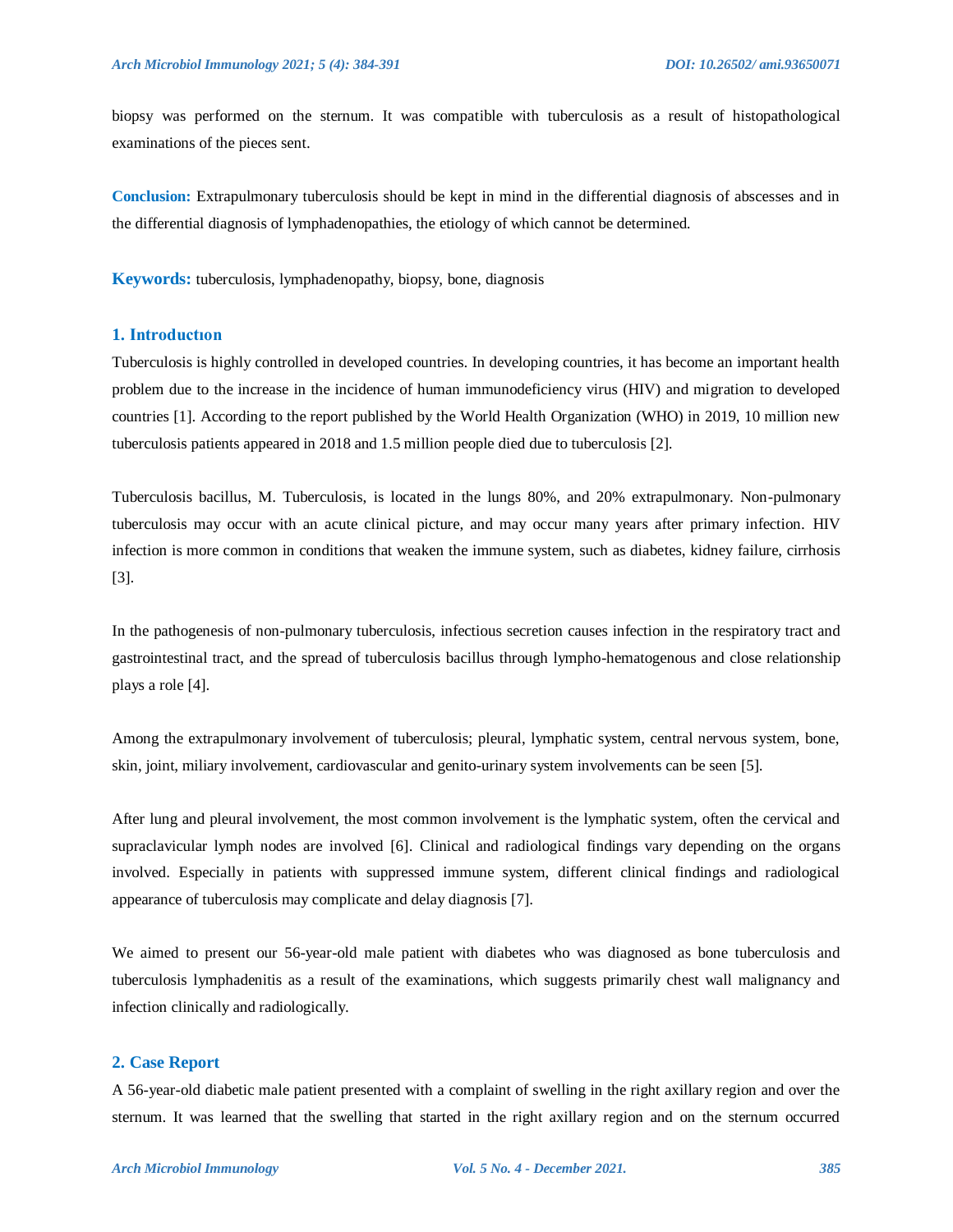approximately 6 months before the history, various antibiotic treatments were applied for these swelling but no response was obtained. During this period, it was learned that he had complaints of fever from time to time, and that he had no complaints of night sweats and weight loss. In his physical examination, fever was determined at 37.5 °C, approximately 80x60 mm, hard, mobile, painless mass located on the right axillary fossa, and a hard consistency, fixe, painful mass on the manibrium stern. There was no hyperemia, temperature increase and fluctuation on the masses. In laboratory examination; White blood cells 7.90x103 / UL (28.2% lymphocyte, 10.4% monocyte, eosinophil 4.4%), hemoglobin 12.5 g / dL, sedimentation rate 51 mm / hour, C-reactive protein (CRP) 2.40 mg / L. Blood biochemistry was within normal limits. Parenchyma was evaluated normally in the radiological images of the patient (figure 1,2).



**Figure 1:** Coronal CT view of the lung parenchyma **Figure 2:** Axial CT view of the lung parenchyma



In thorax computed tomography (CT) examination; lymph nodes with a short diameter of 1 cm in the mediastinum and bilateral hilar region, the size of which is 28x19 mm in the right axillary fossa, the hilar fat content of which is not selected, multiple, conglomerate lymph nodes (figure 3,4).





**Figure 3:** Coronal CT image of right axillary **Figure 4:** Sagittal CT image of right axillary enlarged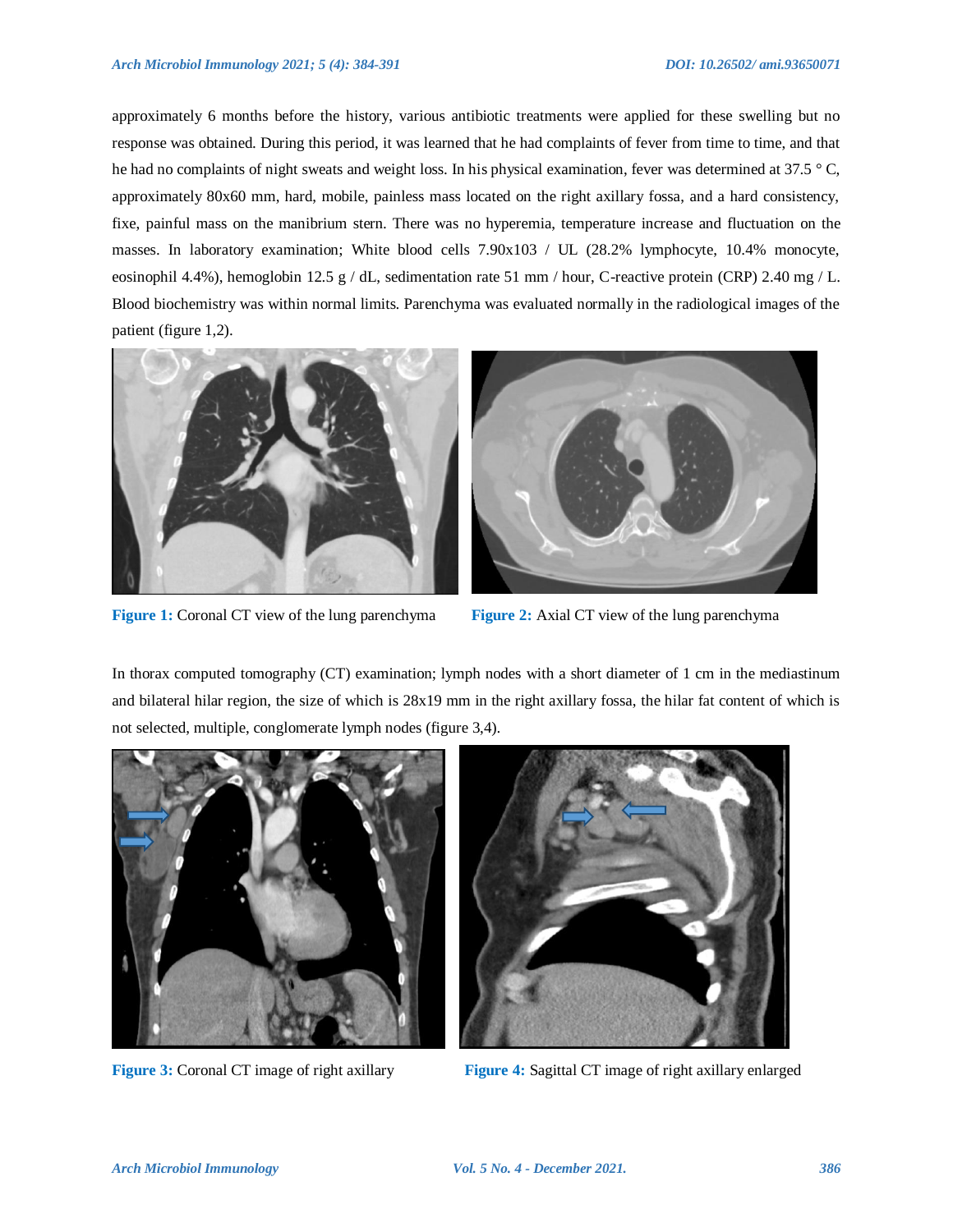at the level of corpus sterni manibrium stern junction, a compatible appearance with the necrotic soft tissue measured 35x25 mm, causing marked destruction in the bone structure was observed (figure 5).



**Figure 5:** CT image of the lesion causing destruction in the sternum

Fine needle aspiration biopsy (FNAB) from the mass located in the right axillary fossa was not diagnostic. The mass was then excised totally. The pathology of the extracted mass was reported as caseified granulomatous lymphadenitis containing CD68 (+) and cytokeratin (+) conglomerated lymph nodes in immunohistochemical assay. In the immunohistochemical examination of the FNAB result from the mass on the sternum, TTF-1 (-) came as P40 (-). In the serial sections of the microscopic examination of the sample taken, calcification and necrosis in the middle. In the vicinity, granuloma formations containing epiteloid histiocytes and multinuclear Langhans type giant cells were observed. According to these findings, it was reported to be compatible with tuberculosis.

According to the result of the pathology, antituberculosis treatment with isoniazid, rifampin, pyrazinamide and ethambutol 4 was started. M. Tuberculosis also reproduced in the cultures of the samples. Treatment and follow-up of the patient continues.

#### **3. Discussion**

Tuberculosis is one of the oldest known diseases in human history. It is a preventable and treatable disease. Being late in the diagnosis of tuberculosis not only makes the treatment of this disease difficult, but also increases its spread in the society. Diagnosing tuberculosis is not always easy. In the absence of specific findings, both radiologically and clinically, it becomes difficult to diagnose when acid-resistant bacilli (ARB) cannot be produced in textiles and culture [8]. Various studies have shown that tuberculin skin test positivity varies between 20-80% in cases of extrapulmonary tuberculosis, chest radiography is above 50%, and other reasons that make the diagnosis difficult. It should be kept in mind that the negative tuberculin test and normal chest x-ray will not eliminate the possibility of tuberculosis. Routine biochemical and hematological examinations are generally not specific, do not help diagnosis. There may be abnormal findings such as high erythrocyte sedimentation rate, anemia, leukopenia or leukocytosis, thrombocytopenia [9].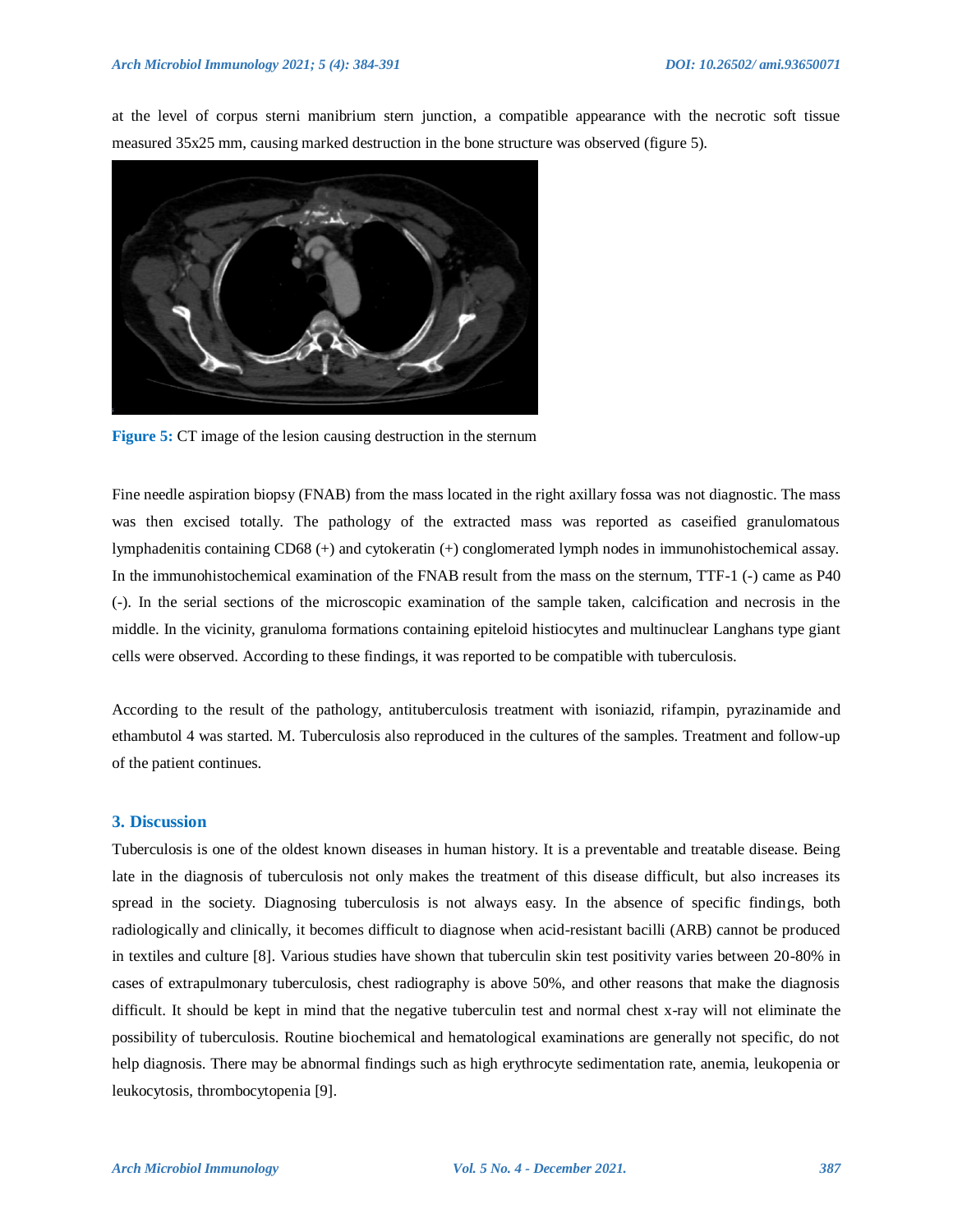Aydoğdu K. et al. A 33-year-old woman with increasing swelling and pain complaints in the right chest posterolateral for the last 3 months examined the patient. On the chest X-ray, they detected bilateral hilar fullness and minimal pleural effusion on the right. In Magnetic Resonance Imaging (MRI), they detected a soft tissue mass approximately 5x6 cm in size extending from the 8th intercostal space to the diaphragm in the posterior, and diagnosed tuberculosis by performing an excisional biopsy [10].

Our case was a 56-year-old diabetic male patient. A growing mass was detected 6 months ago on the right axillary fossa and sternum. Lung parenchyma was normal in the imaging. There were no radiological findings to suggest infection, malignancy and tuberculosis. In thorax CT, multiple lymph nodes with a short diameter of 1 cm were detected in the bilateral hilar region and mediastinum. Multiple, conglomerated lymph nodes measured 28x19 mm in the right axillary fossa and at the level of corpus sterni manibrium stern junction, a 35x25 mm measured necrotic soft tissue that caused marked destruction in the bone structure was observed. These findings primarily suggested malignancy and metastasis. No pathology was observed on abdominal ultrasonography. FNA was performed from lesions in the axillary region and on the sternum. Since the biopsy results were not diagnostic, the mass in the right axillary region was totally removed. The result of histopathological examination of the mass was reported as chronic granulomatosis lymphadenitis compatible with tuberculosis.

Eren and Avcı examined the patient who had chest pain that lasted for 6 months and a mass complaint growing in the anterior chest wall. On physical examination; They detected a hard, painful mass on the upper part of the sternum. In the laboratory examination, they found the sedimentation value of 70 mm / hour. In thorax CT, a 4x3 cm mass lesion was detected in the sternum, and they did not find any radiological pathology in the lung parenchyma. The patient underwent FNAB from the mass, and after the pathology was normal, the mass was removed by surgery and diagnosed primary sternum tuberculosis [11].

In our patient, the mass in the right axillary fossa was rigid, mobile and painless. The mass on the sternum was stiff, fixe, painful. There was no hyperemia, temperature increase and fluctuation on the masses. There were no symptoms such as cough, fever, weight loss, weakness, anorexia, and there was no evidence to suggest tuberculosis. In laboratory examination, hemogram and biochemistry values were observed within normal limits. The sedimentation rate was 51 mm / hour, C-reactive protein (CRP) 2.40 mg / L. The conglomerated LAP in the right axillary fossa and the mass on the sternum primarily suggested malignancy, metastasis and infectious diseases. The FNAB result from the mass was not diagnostic. Excisional biopsy was applied to the lesion on the sternum. The taken pieces were sent for specific culture and pathological examination. After the excisional biopsy pathology result obtained here was compatible with tuberculosis, the patient was diagnosed with Non-pulmonary tuberculosis and 4 antituberculosis treatment was started.

In tuberculosis radiologically, in 95% of cases, the lesion is seen in the superior segments of the upper lobes [12]. Atypical location is observed more frequently in cases such as diabetes mellitus (DM), pregnancy, kidney failure,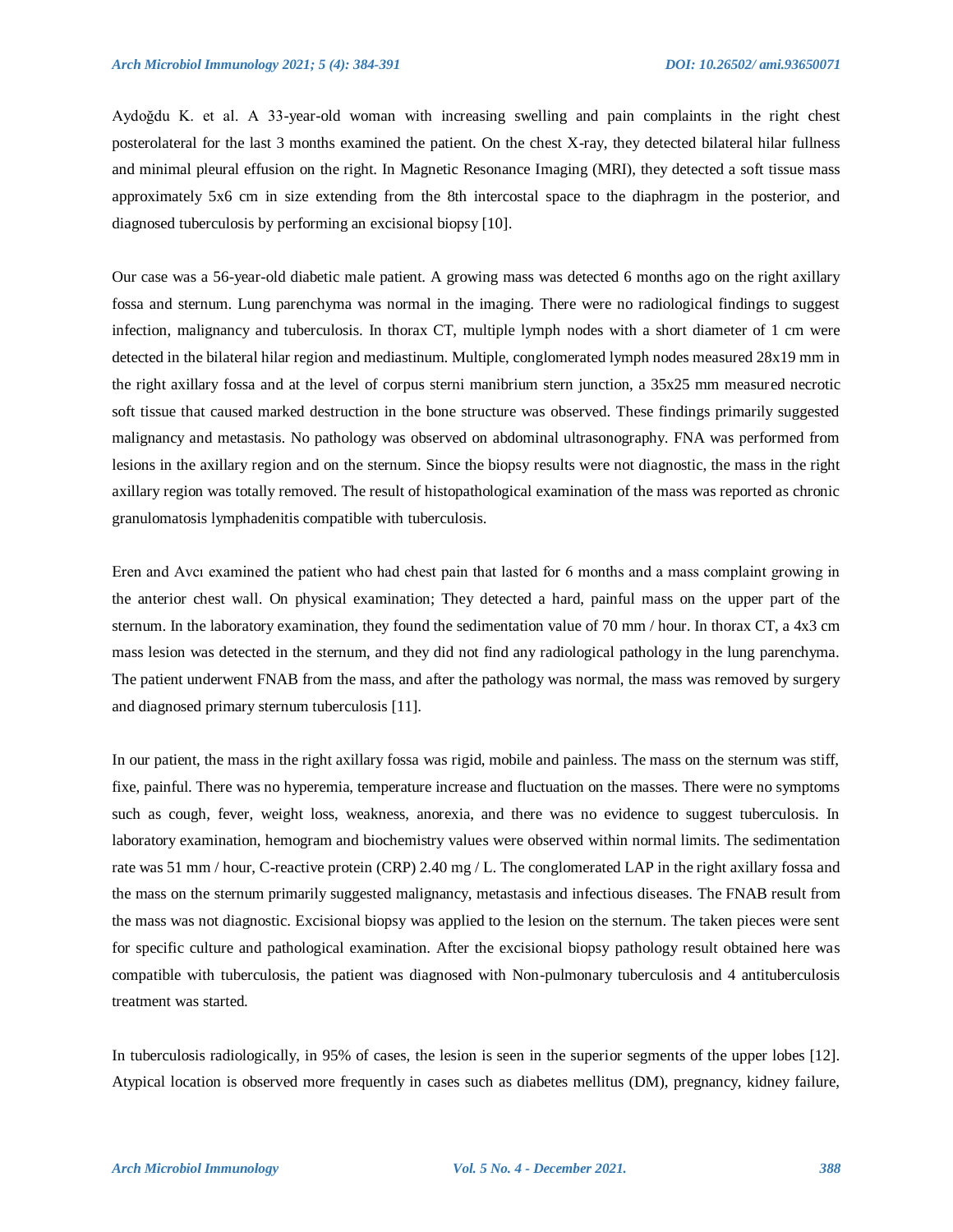liver failure, and corticosteroid use [13]. 1/3 of the lesions may appear in the form of cavity, bronchopneumonic miliary appearance, fibrocalcified lesions and tuberculoma [14].

Our patient had no lung involvement and had an unusual location of tuberculosis. The diabetic of our patient may have facilitated the extraordinary involvement of tuberculosis. The most common form of extrapulmonary tuberculosis is tuberculosis lymphadenitis. In the study conducted by Uğtur et al., the rate of tuberculosis lymphadenitis was found to be 24% [15]. Lymph node involvement occurs as a result of hematogenous or direct spread. Involvement is most common in cervical lymph nodes. In tuberculosis with severe systemic manifestations, lymphadenopathy is observed outside the cervical and supraclavicular area. These lymph nodes are often in the form of numerous, painless, hard, and fistulized masses (sucrofuloderma). PPD is often positive [16]. The rate of association with pulmonary tuberculosis is reported to be 60% [17]. In cases with skin involvement, erythema induratum and papulonecrotic tuberculids are seen in the skin. It can be seen in findings such as osteomyelitis and epididymitis as a result of bacillus spreading via hematogenous or adjacent [18]. Extrapulmonary findings did not accompany pulmonary tuberculosis in our case. Soft tissue tuberculosis is the least common type of tuberculosis and should be considered in diagnosis. There are publications indicating that underlying diseases such as trauma, organ transplantation history, immunosuppressive therapy and collagen vascular diseases are present in tuberculosis cases with soft tissue involvement [19].

Our case had a history of diabetes mellitus disease that would cause immunosuppression. If there is no shrinkage in lymph nodes despite the treatment, drainage of abscessed and fluctuating lesions, and total surgical excision can be planned in fistulized lesions [20].

In our case, a diagnosis was not made with FNAB performed from lesions on the right axillary fossa and on the sternum, and a total excision was made on the mass in the right axillary fossa, and the lesion on the sternum was diagnosed by performing excisional biopsy.

The exact diagnosis of tuberculosis is made by showing bacillus or in culture. With the microscopic examination of the sample taken, 50-90% of pulmonary tuberculosis and 25% of extrapulmonary tuberculosis can be detected [21]. In our case, the diagnosis was made by defining the result of histopathological examination of the samples taken from the mass on the sternum and right axillary lymph nodes as compatible with tuberculosis, as chronic granulomatosis lymphadenitis and the growth of M. tuberculosis in the specific culture.

In our country, the case of multidrug resistant tuberculosis is reported at 5.8%. Therefore, it is recommended that patients start treatment consisting of 4 drugs and prefer ethambutol over streptomycin [22]. Antituberculosis treatment, consisting of 4 drugs, was started in our patient and treatment and follow-up continues.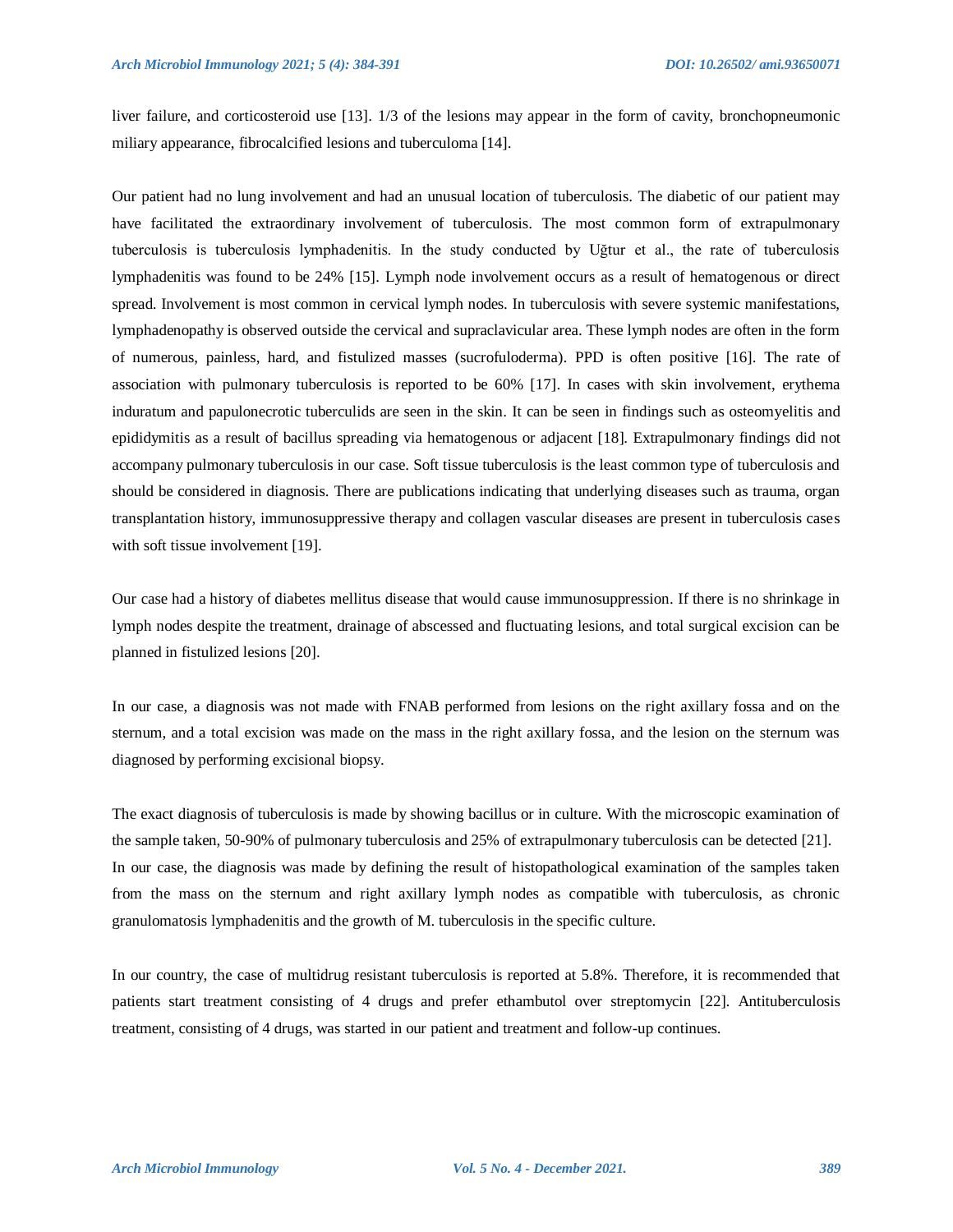#### **4. Conclusion**

Tuberculosis is still a common disease in developing countries. For this reason, extrapulmonary tuberculosis should be kept in mind in the differential diagnosis of abscesses and in the differential diagnosis of lymphadenopathies, the etiology of which cannot be determined.

#### **Conflict of interest:** None

#### **Disclosure**

No competing financial interests exist.

#### **Informed consent**

Informed consent was obtained from all individual participants included in this study. It was presented as an e-poster at the 42nd congress of TÜSAD on October 2-8, 2020.

#### **Ethical approval**

All procedures performed in study involving patient with the 1964 Helsinki declaration and its later amendments or comparable ethical standards.

#### **Funding**: None

#### **References**

- 1. Treatment of tuberculosis: Guidelines for national programmes, 3rd ed. Geneva, World Health Organization (2003).
- 2. toraks.org.tr 73. Verem Eğitim ve Propaganda Haftası Bilgi Notu (2020): 05-11.
- 3. Hass DW, Des Prez RG. Mycobacterium tuberculosis In: Mandell GL, Bennett JE, Dolin R, eds. Principles and Practice of Infectious Diseases. 5th ed. New York: Churchill Livingstone (2000): 2576- 607.
- 4. Aygen B. Ekstrapulmoner tüberküloz. In: Topçu A, Söyletir G, Doğanay M, eds. İnfeksiyon hastalıkları ve mikrobiolojisi. Cilt 1. 2. Baskı. İstanbul: Nobel Tıp Kitabevleri (2002): 591-9.
- 5. Alverez S, Mc Cabe WR. Extrapulmonary tuberculosis reviseted; a review of experience at Boston City and other hospitals. Medicine (Baltimore) 63 (1984): 25-55.
- 6. Euro TB (InVS/KNCV) and the national coordinators for tuberculosis surveillance in the WHO Europian Region. Surveillance of tuberculosis in Europe. Report on tuberculosis cases notified in 1998, February (2001).
- 7. Yenel F. İmmün sistemi yetersiz kişilerde tüberküloz. Kocabaş A (ed). Tüberküloz Kliniği ve Kontrolü. Adana: Çukurova Üniversitesi Matbaası (1991): 137-9.
- 8. Uçar N., Berberoğlu B., Öğretensoy M., Metastatik Akciğer Kanseri ile Karışan Bir Akciğer Tüberkülozu (Tbc) ve Tbc Lenfadenit Olgusu. Tüberküloz ve Toraks Dergisi 49 (2001): 147-150.
- 9. Tavusbay N, Aksel N, Çakan A, Gülerçe G, Dereli Ş, Özsöz A, Cases Wıth Extrapulmonary Tuberculosıs.
- 10. Aydoğdu K, Aydın S, Fındık G, Acar L.N, Demirağ F, Kaya S, Toraks Duvarı Tümörünü Taklit Eden Yumuşak Doku Tüberkülozu, Turkiye Klinikleri Arch Lung 13 (2012).